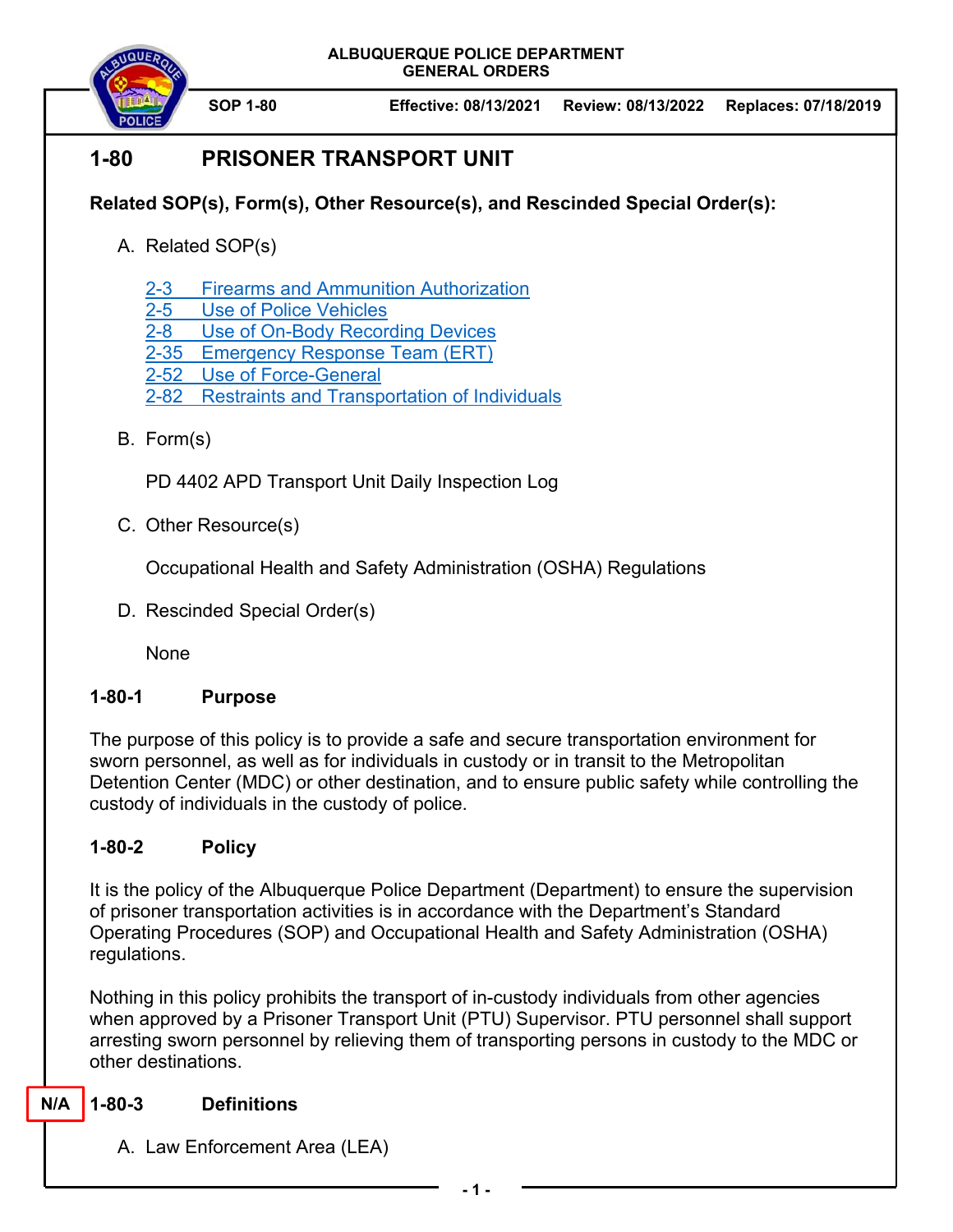

 **SOP 1-80 Effective: 08/13/2021 Review: 08/13/2022 Replaces: 07/18/2019**

A secured area at the MDC where inmates are either booked into, transferred, or released from.

B. Prisoner Transport Center (PTC)

A substation used for the temporary detention of in-custody individuals.

C. Prisoner Transport Unit (PTU)

The Department unit responsible for the transport of in-custody individuals to a detention facility.

D. Tyvek Suit (Bunny Suit)

A fabric coverall suit that is worn to protect other in-custody individuals, and Department personnel from contamination from bodily fluids and other hazardous contaminants.

## **1-80-4 Responsibilities**

- A. Prisoner Transport Unit Manager
	- 1. The PTU Manager shall have overall command of the PTU.

## B. PTU Supervisor

**6** 

**5** 

- 1. The PTU supervisor shall:
	- a. Supervise, coordinate, and monitor the daily work activities of an assigned shift in the PTU;
	- b. Ensure PTU personnel report for duty at the time and place required by assignment or order and shall be physically and mentally fit to perform their duties;
	- c. Be required to maintain adequate staffing levels for basic PTU operations and all hospital guard-duty assignments;
	- d. Ensure PTU sergeants review the vacation book and review any leave of absences to forecast any overtime necessary to maintain adequate staffing levels on a weekly basis;
	- e. Ensure PTU personnel are in a serviceable uniform with all Department-issued duty belt equipment and on-body recording devices (OBRD) so they may immediately assume their duties;
	- f. Conduct a briefing with PTU personnel and communicate necessary Department information and safety instructions, including pertinent information that needs to be relayed from prior shifts;
	- g. Ensure that the PTC is inspected at the beginning of their shift;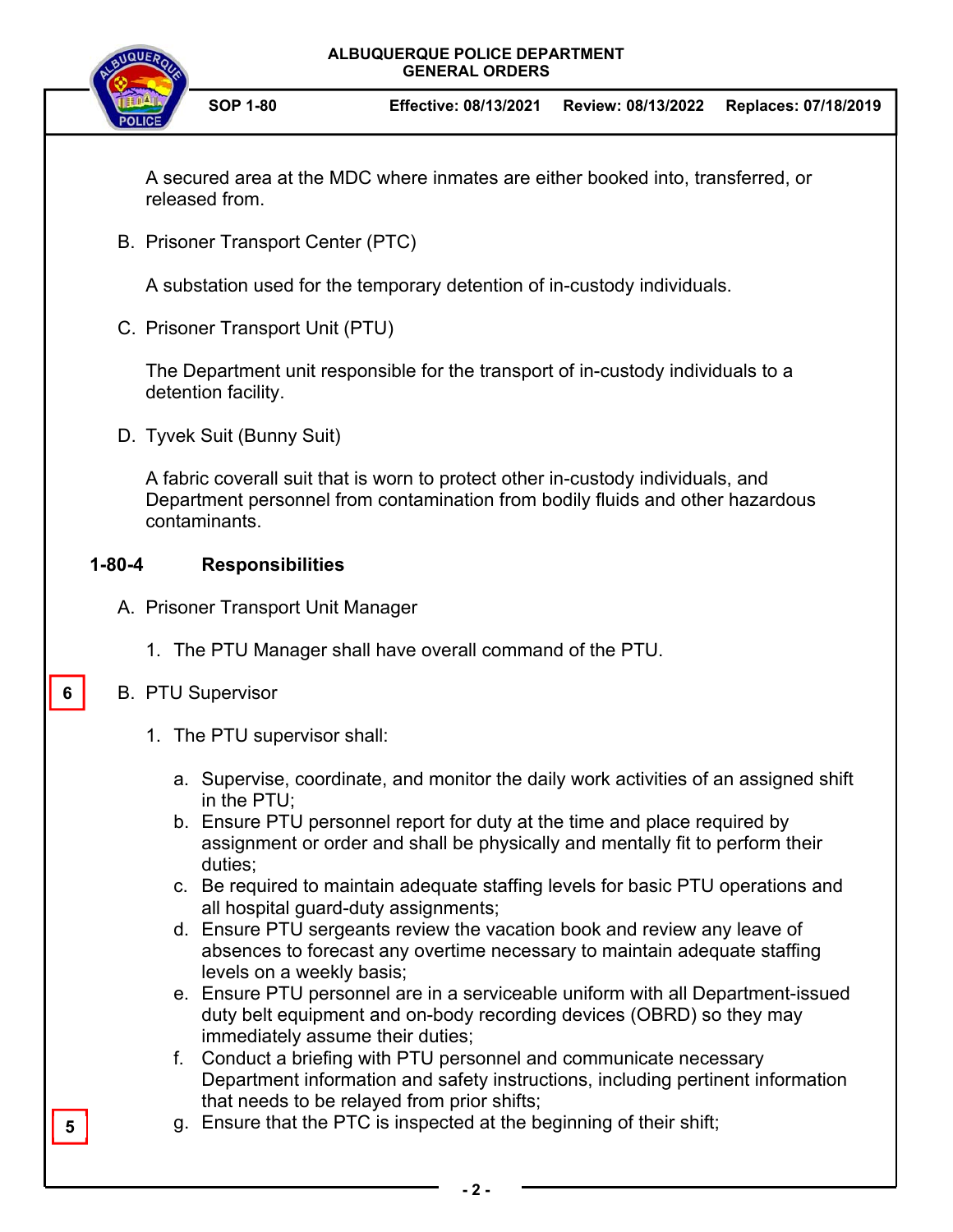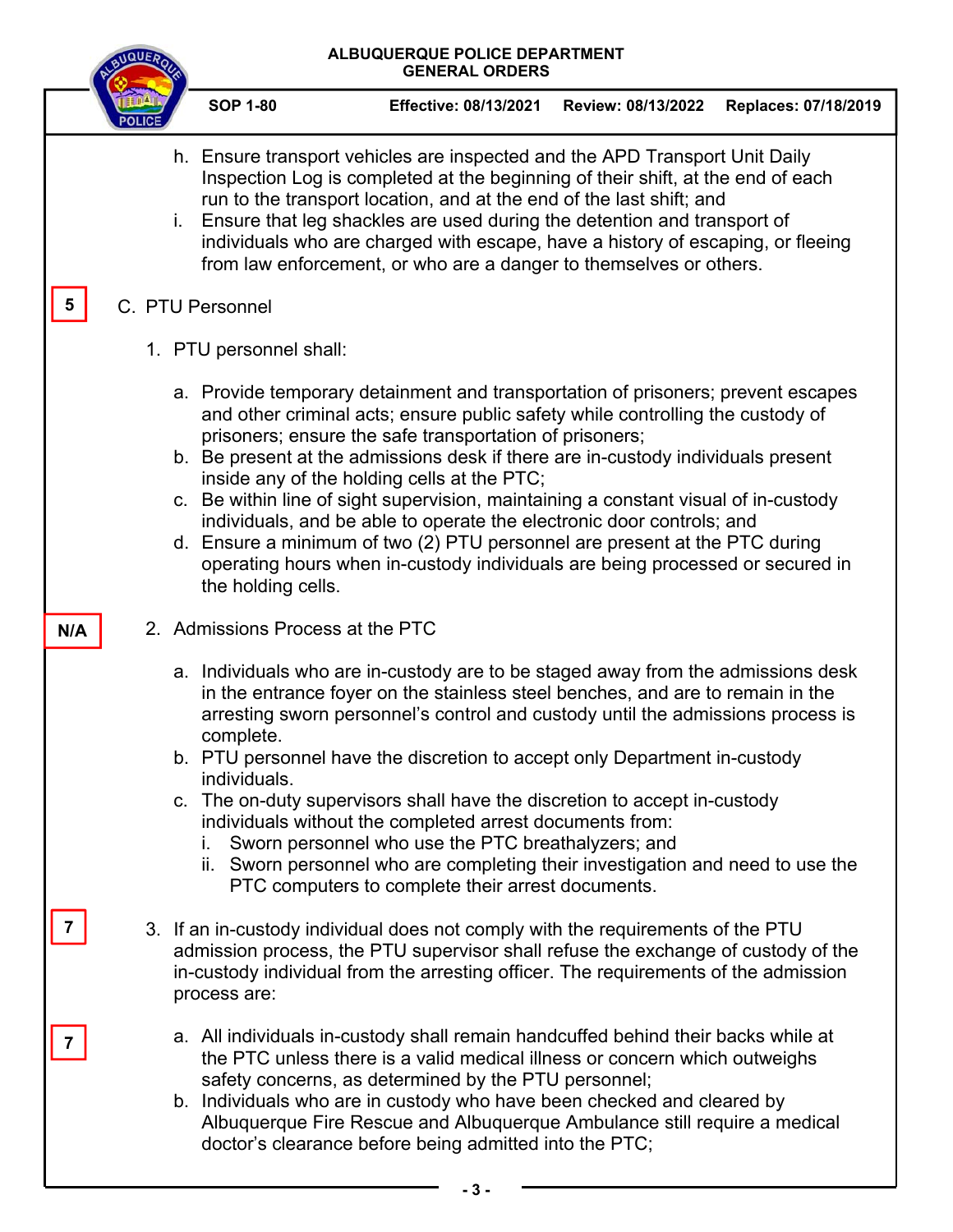

**- 4 -**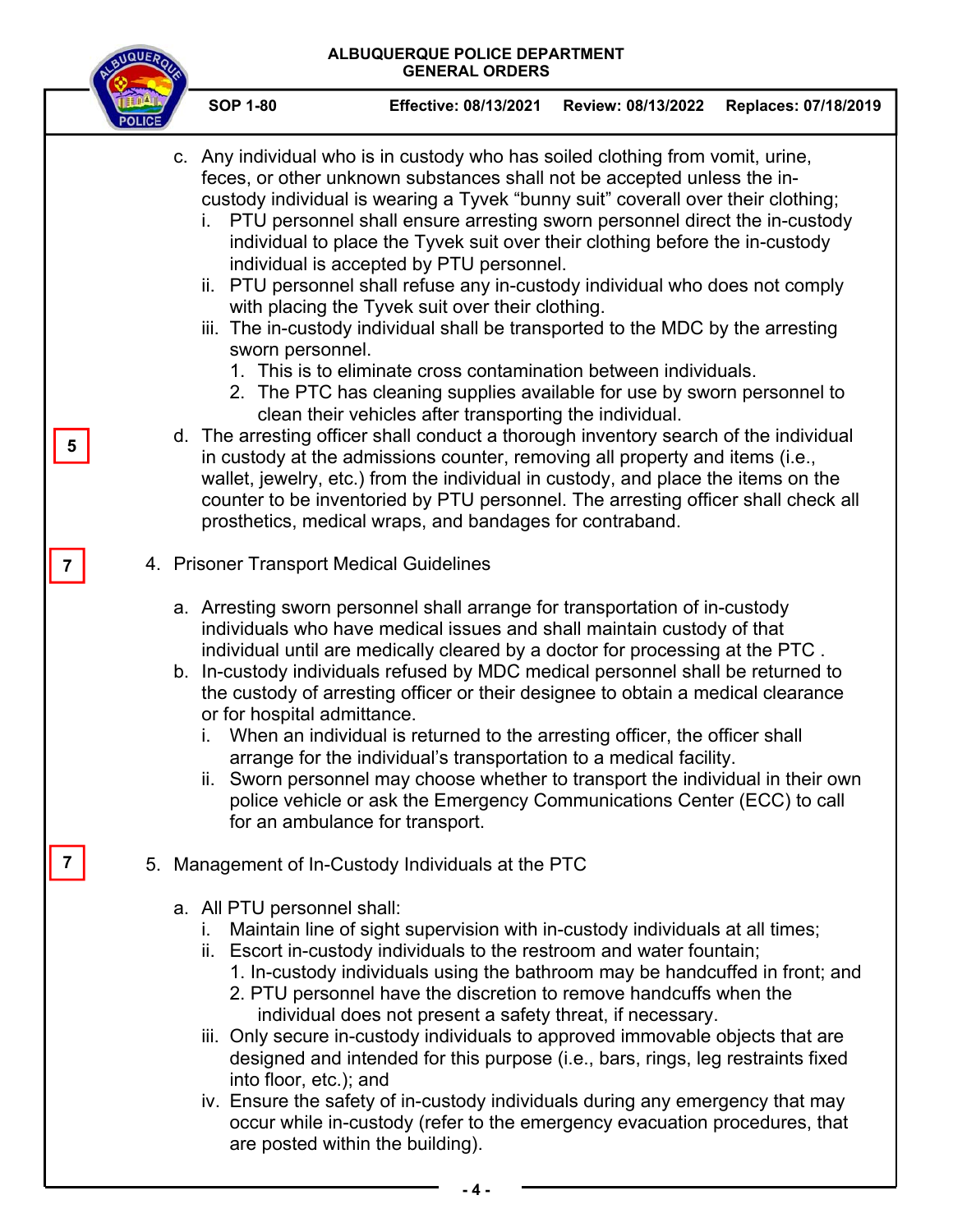|     | ALBUQUERQUE POLICE DEPARTMENT<br><b>GENERAL ORDERS</b> |                                                                                                                                                                                                                  |                                                                                                                                                                                                                                                                                                                                                                                                                                                                                                                                                                                                                                                                                                                                                                                                                                                                                                                                                                                                                                                                                                                                                                                    |                    |                      |  |  |  |  |
|-----|--------------------------------------------------------|------------------------------------------------------------------------------------------------------------------------------------------------------------------------------------------------------------------|------------------------------------------------------------------------------------------------------------------------------------------------------------------------------------------------------------------------------------------------------------------------------------------------------------------------------------------------------------------------------------------------------------------------------------------------------------------------------------------------------------------------------------------------------------------------------------------------------------------------------------------------------------------------------------------------------------------------------------------------------------------------------------------------------------------------------------------------------------------------------------------------------------------------------------------------------------------------------------------------------------------------------------------------------------------------------------------------------------------------------------------------------------------------------------|--------------------|----------------------|--|--|--|--|
|     |                                                        | <b>SOP 1-80</b>                                                                                                                                                                                                  | <b>Effective: 08/13/2021</b>                                                                                                                                                                                                                                                                                                                                                                                                                                                                                                                                                                                                                                                                                                                                                                                                                                                                                                                                                                                                                                                                                                                                                       | Review: 08/13/2022 | Replaces: 07/18/2019 |  |  |  |  |
|     |                                                        | b. PTU personnel shall not detain or transport female and male in-custody<br>individuals together in the same holding cells or vehicle prisoner compartments.<br>c. PTU shall not detain or transport juveniles. |                                                                                                                                                                                                                                                                                                                                                                                                                                                                                                                                                                                                                                                                                                                                                                                                                                                                                                                                                                                                                                                                                                                                                                                    |                    |                      |  |  |  |  |
| N/A |                                                        | 6. Managing Disorderly In-custody Individuals                                                                                                                                                                    |                                                                                                                                                                                                                                                                                                                                                                                                                                                                                                                                                                                                                                                                                                                                                                                                                                                                                                                                                                                                                                                                                                                                                                                    |                    |                      |  |  |  |  |
|     |                                                        | designee.<br>disorderly in-custody individuals.                                                                                                                                                                  | a. All PTU personnel working at the PTC shall follow all procedures and guidelines<br>consistent with all Department SOPs.<br>b. The PTU supervisor may refuse custody of individuals who become disorderly,<br>combative, or threaten the safety of other in-custody individuals, and ensure<br>they are returned to the custody of the arresting sworn personnel or their<br>c. The PTU supervisor shall be responsible for authorizing additional restraints for<br>d. The PTU supervisor shall ensure that belligerent and verbally disruptive in-<br>custody individuals who are not a danger to themselves, or another in-custody<br>individual are isolated, monitored, and supervised.                                                                                                                                                                                                                                                                                                                                                                                                                                                                                     |                    |                      |  |  |  |  |
|     |                                                        | 7. Transporting In-Custody Individuals<br>a. PTU personnel shall:<br>L.<br>İİ.<br>and<br>transport vehicle.<br>necessary.                                                                                        | Determine when to initiate the movement of in-custody individuals from the<br>holding cells to the transport vehicles;<br>Stop all other admissions processes during the movement of in-custody<br>individuals to the transport vehicle;<br>iii. Ensure the areas in front of the holding cells and the loading areas remain<br>clear during the movement of in-custody individuals;<br>iv. Make sure that the exterior areas around the transport vehicles and the PTC<br>have been checked and secured before in-custody individuals are moved;<br>v. If there is inadequate staffing to safely load in-custody individuals, request to<br>have sworn personnel respond to assist temporarily.<br>b. Each in-custody individual shall be physically escorted one (1) at a time to the<br>c. When more than three (3) in-custody individuals are transported, a minimum of<br>two (2) PTU personnel shall be assigned to the transport.<br>i. The PTU supervisor shall have the discretion to request additional PTU<br>personnel to assist with the transportation of in-custody individuals to<br>maintain the safe and secure transportation of all in-custody individuals, as |                    |                      |  |  |  |  |
| 7   |                                                        | 8. MDC Arrival and Booking Process                                                                                                                                                                               | a. PTU personnel shall park the transport vehicle in the parking spaces nearest to<br>the LEA entrance doors so the rear doors of the prisoner compartment doors<br>are facing the LEA entrance doors.                                                                                                                                                                                                                                                                                                                                                                                                                                                                                                                                                                                                                                                                                                                                                                                                                                                                                                                                                                             |                    |                      |  |  |  |  |

**- 5 -**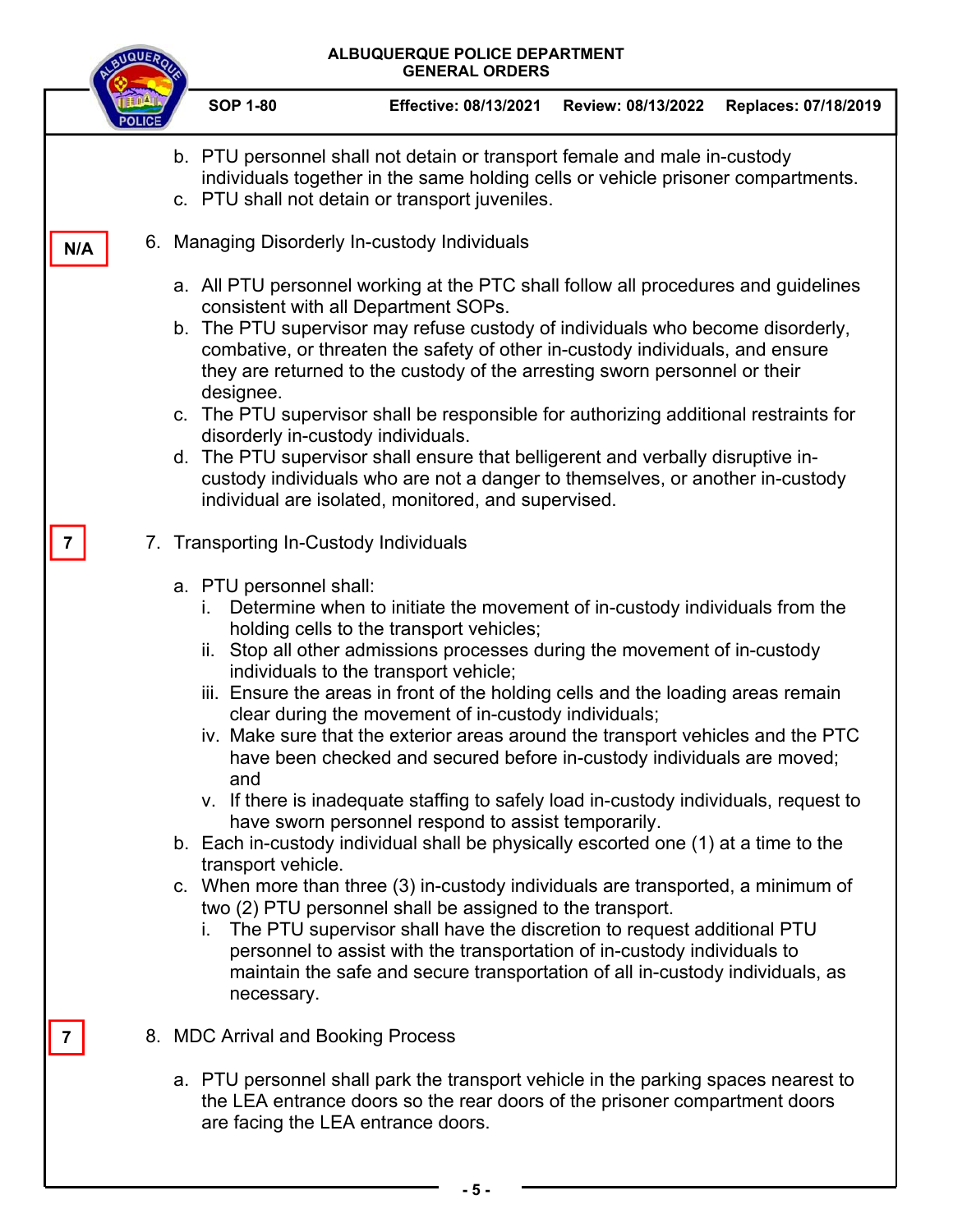|     | ALBUQUERQUE POLICE DEPARTMENT<br><b>NQUE</b><br><b>GENERAL ORDERS</b> |                                                                                                                                                                                                                                                                                                                                                                                                                                                                                                                                                                                                                                                                                                                                                                                                                                                                                                                                                                                                                                                                                                                                                                                                     |                                                                                                                                                                                                                                                                                                                                                                                                                                                                                                                                                                                                                                                                                                                                                                            |                    |                      |  |  |  |  |  |
|-----|-----------------------------------------------------------------------|-----------------------------------------------------------------------------------------------------------------------------------------------------------------------------------------------------------------------------------------------------------------------------------------------------------------------------------------------------------------------------------------------------------------------------------------------------------------------------------------------------------------------------------------------------------------------------------------------------------------------------------------------------------------------------------------------------------------------------------------------------------------------------------------------------------------------------------------------------------------------------------------------------------------------------------------------------------------------------------------------------------------------------------------------------------------------------------------------------------------------------------------------------------------------------------------------------|----------------------------------------------------------------------------------------------------------------------------------------------------------------------------------------------------------------------------------------------------------------------------------------------------------------------------------------------------------------------------------------------------------------------------------------------------------------------------------------------------------------------------------------------------------------------------------------------------------------------------------------------------------------------------------------------------------------------------------------------------------------------------|--------------------|----------------------|--|--|--|--|--|
|     |                                                                       | <b>SOP 1-80</b>                                                                                                                                                                                                                                                                                                                                                                                                                                                                                                                                                                                                                                                                                                                                                                                                                                                                                                                                                                                                                                                                                                                                                                                     | <b>Effective: 08/13/2021</b>                                                                                                                                                                                                                                                                                                                                                                                                                                                                                                                                                                                                                                                                                                                                               | Review: 08/13/2022 | Replaces: 07/18/2019 |  |  |  |  |  |
| N/A |                                                                       |                                                                                                                                                                                                                                                                                                                                                                                                                                                                                                                                                                                                                                                                                                                                                                                                                                                                                                                                                                                                                                                                                                                                                                                                     | b. Before opening any of the transport vehicle prisoner compartment doors, PTU<br>personnel shall ensure the LEA sally port and main exterior gates, entrance and<br>exit, are secured.<br>c. PTU personnel shall process each in-custody individual through the MDC pre-<br>booking process.                                                                                                                                                                                                                                                                                                                                                                                                                                                                              |                    |                      |  |  |  |  |  |
|     |                                                                       | 9. Escapees                                                                                                                                                                                                                                                                                                                                                                                                                                                                                                                                                                                                                                                                                                                                                                                                                                                                                                                                                                                                                                                                                                                                                                                         |                                                                                                                                                                                                                                                                                                                                                                                                                                                                                                                                                                                                                                                                                                                                                                            |                    |                      |  |  |  |  |  |
|     |                                                                       | İ.<br>İ.                                                                                                                                                                                                                                                                                                                                                                                                                                                                                                                                                                                                                                                                                                                                                                                                                                                                                                                                                                                                                                                                                                                                                                                            | a. In the event an in-custody individual escapes from police custody at the PTC,<br>PTU personnel shall:<br>Immediately notify the ECC of the escape;<br>ii. Provide the physical description and, if possible, charges of the escapee to<br>the ECC Dispatcher; and<br>iii. Provide the exact location and the direction of travel of the escapee.<br>b. If the individual escapes during transit, PTU personnel shall:<br>Immediately secure the transport vehicle and the remaining in-custody<br>individual(s);<br>ii. Notify the on-duty PTU supervisor and maintain the security of the scene for<br>responding sworn personnel to arrive.<br>c. PTU personnel shall complete a Uniform Incident Report and supplemental<br>narrative report documenting the escape. |                    |                      |  |  |  |  |  |
|     |                                                                       |                                                                                                                                                                                                                                                                                                                                                                                                                                                                                                                                                                                                                                                                                                                                                                                                                                                                                                                                                                                                                                                                                                                                                                                                     | 10. Hospital Guard Duty                                                                                                                                                                                                                                                                                                                                                                                                                                                                                                                                                                                                                                                                                                                                                    |                    |                      |  |  |  |  |  |
|     |                                                                       | a. The hospital guard duty supervisor shall ensure that hospital guard duty<br>assignments are managed by PTU personnel assigned to the hospital guard<br>duty team.<br>b. The PTU is authorized to keep the primary hospital guard duty assignment for<br>the Department. Any secondary or additional hospital guard duty assignment<br>that is generated shall be managed by the established Field Services Bureau<br>(FSB) area command rotation.<br>c. Once an in-custody individual is admitted into a hospital room, arresting sworn<br>personnel shall contact the ECC to generate a hospital guard duty assignment.<br>d. The PTU supervisor can approve the assignment of a second PTU employee to<br>any in-custody individual, as needed. The PTU supervisor shall make all<br>reasonable efforts to accept custody of the primary hospital guard duty<br>assignment as soon as possible from FSB sworn personnel.<br>e. PTU personnel shall ensure all arresting documents are present at the start of<br>their shift. If the documents are not with the in-custody individual, the original<br>arresting sworn personnel shall be contacted to ensure those documents are<br>provided. |                                                                                                                                                                                                                                                                                                                                                                                                                                                                                                                                                                                                                                                                                                                                                                            |                    |                      |  |  |  |  |  |
|     |                                                                       | 11. Special Requests                                                                                                                                                                                                                                                                                                                                                                                                                                                                                                                                                                                                                                                                                                                                                                                                                                                                                                                                                                                                                                                                                                                                                                                |                                                                                                                                                                                                                                                                                                                                                                                                                                                                                                                                                                                                                                                                                                                                                                            |                    |                      |  |  |  |  |  |
|     |                                                                       |                                                                                                                                                                                                                                                                                                                                                                                                                                                                                                                                                                                                                                                                                                                                                                                                                                                                                                                                                                                                                                                                                                                                                                                                     | a. Emergency Response Team (ERT).<br>-6-                                                                                                                                                                                                                                                                                                                                                                                                                                                                                                                                                                                                                                                                                                                                   |                    |                      |  |  |  |  |  |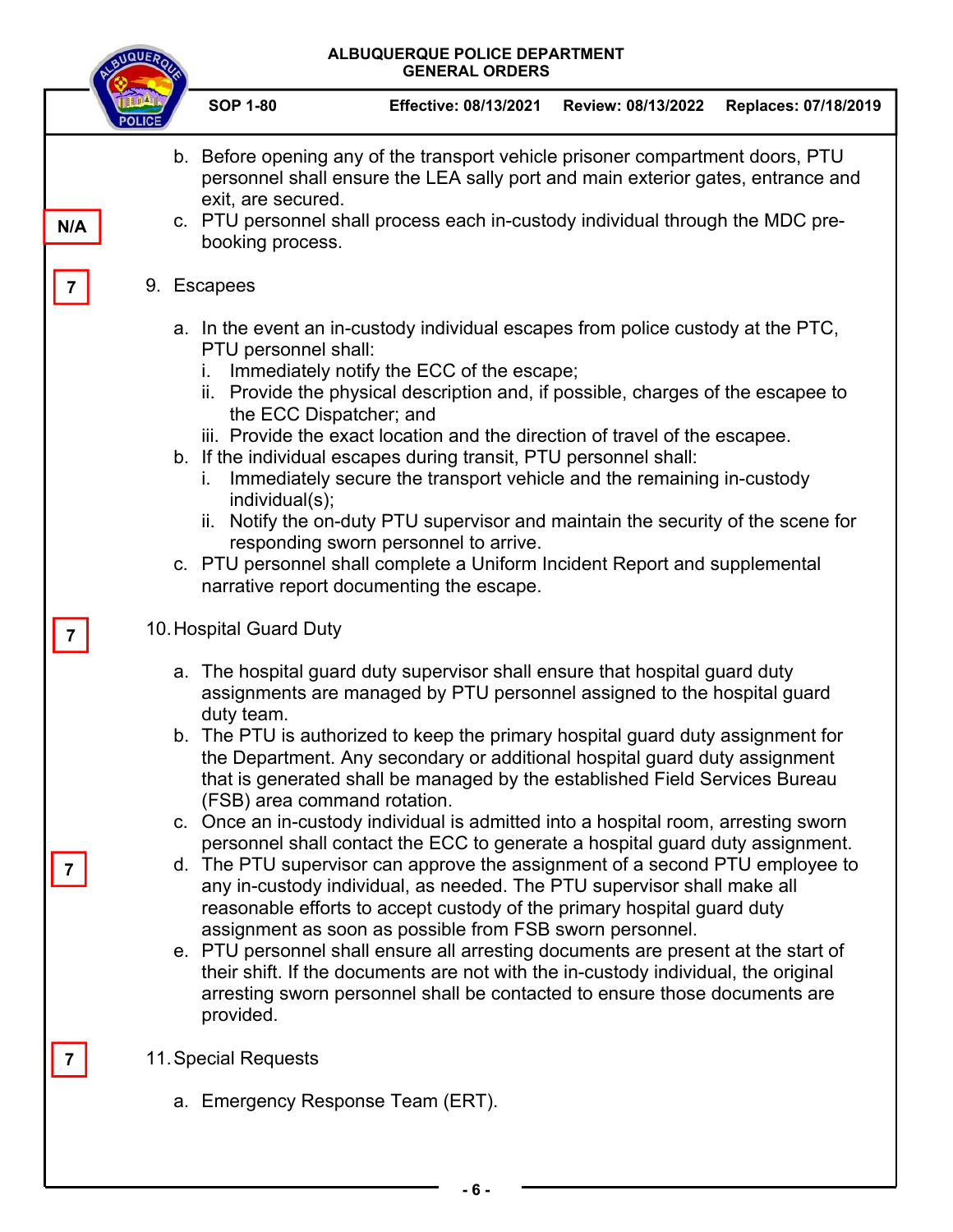